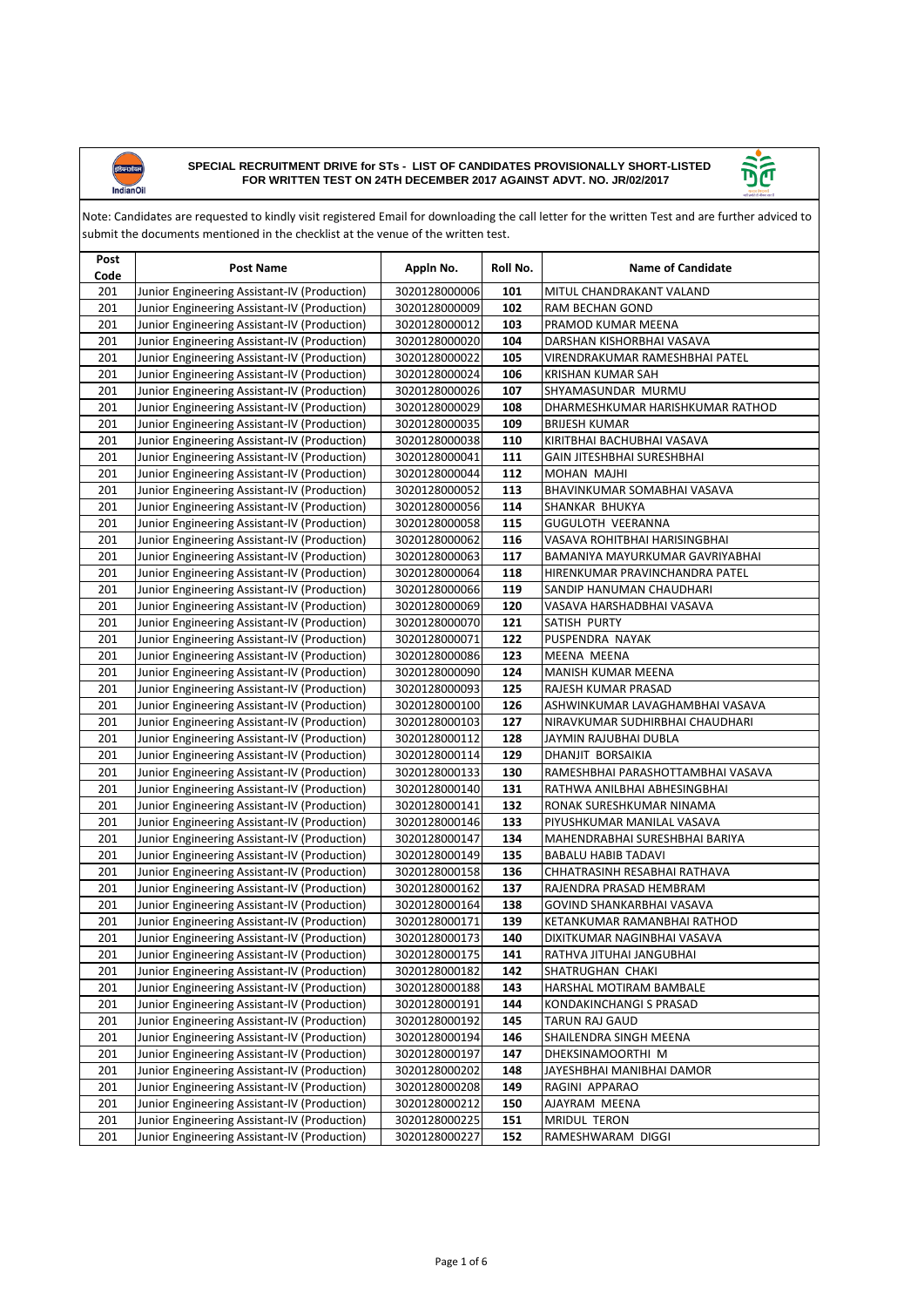



| Post<br>Code | <b>Post Name</b>                             | Appln No.     | Roll No. | <b>Name of Candidate</b>        |
|--------------|----------------------------------------------|---------------|----------|---------------------------------|
| 201          | Junior Engineering Assistant-IV (Production) | 3020128000228 | 153      | BHARATKUMAR CHHAGANBHAI JADAV   |
| 201          | Junior Engineering Assistant-IV (Production) | 3020128000230 | 154      | ORAON LAKRA                     |
| 201          | Junior Engineering Assistant-IV (Production) | 3020128000231 | 155      | SANDEEP KUMAR                   |
| 201          | Junior Engineering Assistant-IV (Production) | 3020128000233 | 156      | DURGA PRASAD KOSURI             |
| 201          | Junior Engineering Assistant-IV (Production) | 3020128000236 | 157      | MITESHKUMAR DHIRUBHAI PATEL     |
| 201          | Junior Engineering Assistant-IV (Production) | 3020128000239 | 158      | PRASHANT DHANAJI SHID           |
| 201          | Junior Engineering Assistant-IV (Production) | 3020128000244 | 159      | SETHUPATHI M                    |
| 201          | Junior Engineering Assistant-IV (Production) | 3020128000245 | 160      | RAKESH BHAI FATESINGBHAI VASAVA |
| 201          | Junior Engineering Assistant-IV (Production) | 3020128000246 | 161      | <b>DEELIP KUMAR SHAH</b>        |
| 201          | Junior Engineering Assistant-IV (Production) | 3020128000247 | 162      | SANTOSHKUMAR SURESHBHAI VASAVA  |
| 201          | Junior Engineering Assistant-IV (Production) | 3020128000249 | 163      | 33025 AKSHAYBHAI MUKESHBHAI     |
| 201          | Junior Engineering Assistant-IV (Production) | 3020128000250 | 164      | RATHOD VISHALKUMAR GOPALBHAI    |
| 201          | Junior Engineering Assistant-IV (Production) | 3020128000252 | 165      | RONAK ROHITKUMAR KHARVA         |
| 201          | Junior Engineering Assistant-IV (Production) | 3020128000253 | 166      | YOGESH KUMAR                    |
| 201          | Junior Engineering Assistant-IV (Production) | 3020128000257 | 167      | GOVINDU NAIK VADITHE            |
| 201          | Junior Engineering Assistant-IV (Production) | 3020128000258 | 168      | <b>JWNGSHAR GOYARY</b>          |
| 201          | Junior Engineering Assistant-IV (Production) | 3020128000259 | 169      | SANJAY JAYNTIBHAI LIMBACHIYA    |
| 201          | Junior Engineering Assistant-IV (Production) | 3020128000260 | 170      | ANOOP KUMAR GOND                |
| 201          | Junior Engineering Assistant-IV (Production) | 3020128000263 | 171      | KETHAVATH BALMANTH              |
| 201          | Junior Engineering Assistant-IV (Production) | 3020128000264 | 172      | RANJIT SWARGIARY                |
| 201          | Junior Engineering Assistant-IV (Production) | 3020128000270 | 173      | VIKRAM MEENA                    |
| 201          | Junior Engineering Assistant-IV (Production) | 3020128000283 | 174      | VASAVA VISHALBHAI RAJUBHAI      |
| 201          | Junior Engineering Assistant-IV (Production) | 3020128000290 | 175      | KATROTH SURESH KUMAR            |
| 201          | Junior Engineering Assistant-IV (Production) | 3020128000292 | 176      | RAVI BORO                       |
| 201          | Junior Engineering Assistant-IV (Production) | 3020128000294 | 177      | VASAVA NISHANTBHAI ARVINDBHAI   |
| 201          | Junior Engineering Assistant-IV (Production) | 3020128000295 | 178      | VINODKUMAR MANSINGBHAI BARIYA   |
| 201          | Junior Engineering Assistant-IV (Production) | 3020128000297 | 179      | LELIN DOLEY                     |
| 201          | Junior Engineering Assistant-IV (Production) | 3020128000302 | 180      | ASHISHKUMAR ASHOKBHAI VASAVA    |
| 201          | Junior Engineering Assistant-IV (Production) | 3020128000312 | 181      | ASHOKKUMAR GOVINDBHAI VASAVA    |
| 201          | Junior Engineering Assistant-IV (Production) | 3020128000313 | 182      | PRAMOD KUMAR SAHU               |
| 201          | Junior Engineering Assistant-IV (Production) | 3020128000320 | 183      | VASAVA YOGESHBHAI THAKORBHAI    |
| 201          | Junior Engineering Assistant-IV (Production) | 3020128000325 | 184      | GANGADHAR BANOVATH              |
| 201          | Junior Engineering Assistant-IV (Production) | 3020128000327 | 185      | PINKESH MEENA                   |
| 201          | Junior Engineering Assistant-IV (Production) | 3020128000330 | 186      | VISHAL VISHESHWAR SHARMA        |
| 201          | Junior Engineering Assistant-IV (Production) | 3020128000331 | 187      | CHAUDHARI SUJITKUMAR NATUBHAI   |
| 201          | Junior Engineering Assistant-IV (Production) | 3020128000334 | 188      | <b>KANTA PUNA GHIGE</b>         |
| 201          | Junior Engineering Assistant-IV (Production) | 3020128000336 | 189      | GOHIL RANJITSINH CHHATRASINH    |
| 203          | Junior Engineering Assistant-IV (TPS)        | 3020328000011 | 301      | SALAI MURMU                     |
| 203          | Junior Engineering Assistant-IV (TPS)        | 3020328000016 | 302      | KETANKUMAR BHIKHABHAI PRAJAPATI |
| 203          | Junior Engineering Assistant-IV (TPS)        | 3020328000028 | 303      | VAID RAM MEENA                  |
| 203          | Junior Engineering Assistant-IV (TPS)        | 3020328000031 | 304      | PRAJAPATI AKSHAY BHIKHABHAI     |
| 203          | Junior Engineering Assistant-IV (TPS)        | 3020328000032 | 305      | GAMIT ANILKUMAR DINESHBHAI      |
| 203          | Junior Engineering Assistant-IV (TPS)        | 3020328000033 | 306      | NITESH NARAYAN GAIKWAD          |
| 203          | Junior Engineering Assistant-IV (TPS)        | 3020328000034 | 307      | ANGOTHU JAYA RAM                |
| 203          | Junior Engineering Assistant-IV (TPS)        | 3020328000037 | 308      | SHAILESHKUMAR BHOGILAL VASAVA   |
| 203          | Junior Engineering Assistant-IV (TPS)        | 3020328000040 | 309      | VIPULKUMAR ZEENABHAI VASAVA     |
| 203          | Junior Engineering Assistant-IV (TPS)        | 3020328000043 | 310      | VISHNU KUMAR MEENA              |
| 203          | Junior Engineering Assistant-IV (TPS)        | 3020328000048 | 311      | AJMERA NARENDHAR                |
| 203          | Junior Engineering Assistant-IV (TPS)        | 3020328000049 | 312      | DODIYAR DINESH KISHORBHAI       |
| 203          | Junior Engineering Assistant-IV (TPS)        | 3020328000050 | 313      | BANDAVATH DHARAMSINGH           |
| 203          | Junior Engineering Assistant-IV (TPS)        | 3020328000051 | 314      | KISHAN ORAON                    |
| 203          | Junior Engineering Assistant-IV (TPS)        | 3020328000055 | 315      | NANDAN KUMAR VISHWAKARMA        |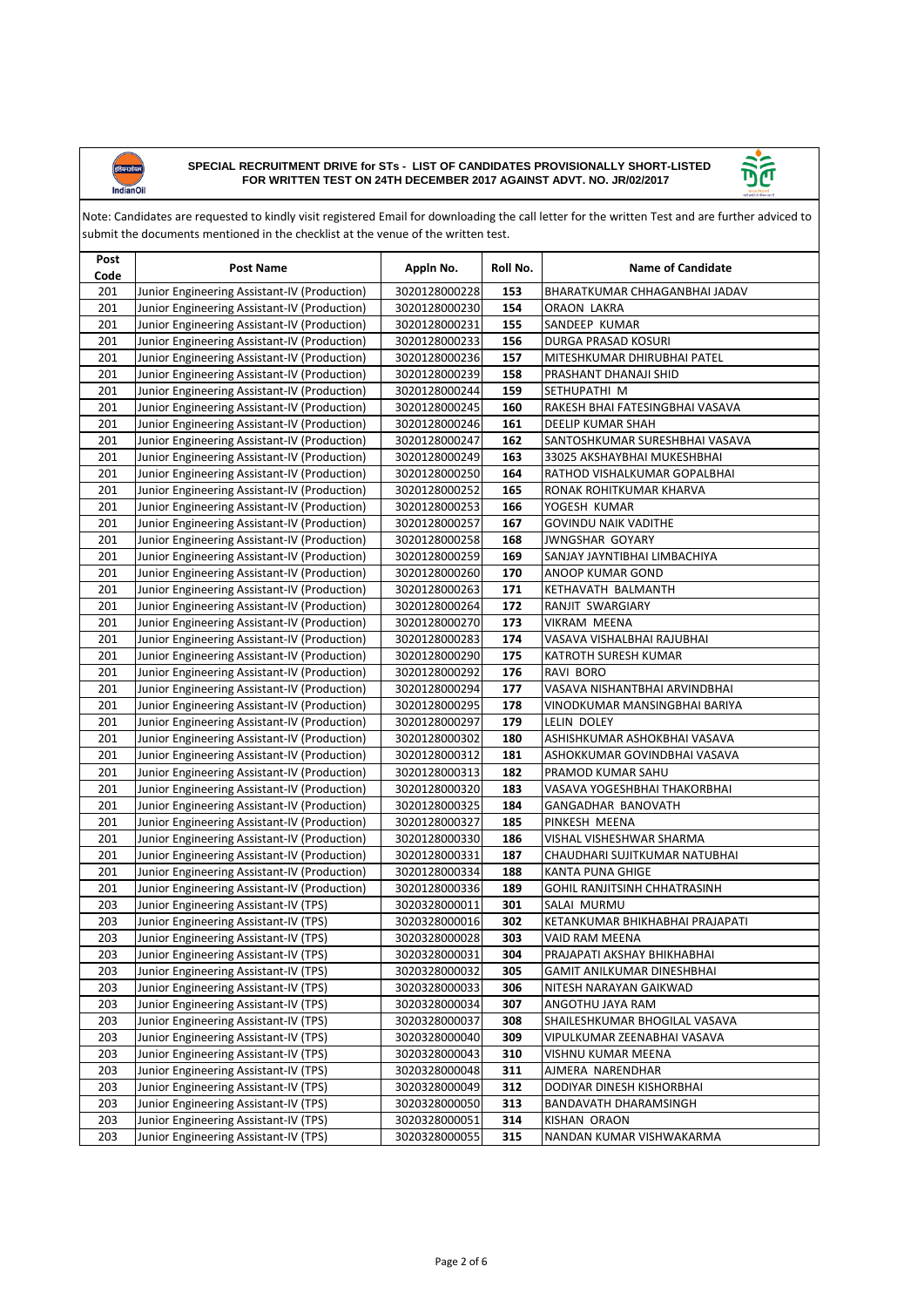



| Post<br>Code | <b>Post Name</b>                      | Appln No.     | Roll No. | <b>Name of Candidate</b>         |
|--------------|---------------------------------------|---------------|----------|----------------------------------|
| 203          | Junior Engineering Assistant-IV (TPS) | 3020328000057 | 316      | DHARAVATH SRINIVAS               |
| 203          | Junior Engineering Assistant-IV (TPS) | 3020328000059 | 317      | DASHARATH HEMBRAM                |
| 203          | Junior Engineering Assistant-IV (TPS) | 3020328000061 | 318      | CHIKU KUMAR BEDIYA               |
| 203          | Junior Engineering Assistant-IV (TPS) | 3020328000065 | 319      | RATHAWA MOHIT MAULIKBHAI         |
| 203          | Junior Engineering Assistant-IV (TPS) | 3020328000068 | 320      | AMITBHAI BHUKHLABHAI RATHVA      |
| 203          | Junior Engineering Assistant-IV (TPS) | 3020328000078 | 321      | PRAVEEN KUMAR MEENA              |
| 203          | Junior Engineering Assistant-IV (TPS) | 3020328000079 | 322      | VASAVA SUMEETKUMAR ANILBHAI      |
| 203          | Junior Engineering Assistant-IV (TPS) | 3020328000081 | 323      | SUNILKUMAR BHOGILAL VASAVA       |
| 203          | Junior Engineering Assistant-IV (TPS) | 3020328000083 | 324      | <b>ASIT KUMAR SING</b>           |
| 203          | Junior Engineering Assistant-IV (TPS) | 3020328000095 | 325      | HARSHAD KALSINGBHAI RATHVA       |
| 203          | Junior Engineering Assistant-IV (TPS) | 3020328000098 | 326      | UDAY SINGH DHURAWE               |
| 203          | Junior Engineering Assistant-IV (TPS) | 3020328000105 | 327      | AMIT KUMAR MEENA                 |
| 203          | Junior Engineering Assistant-IV (TPS) | 3020328000106 | 328      | VIKAS MEENA                      |
| 203          | Junior Engineering Assistant-IV (TPS) | 3020328000107 | 329      | PUSHPENDRA KUMAR                 |
| 203          | Junior Engineering Assistant-IV (TPS) | 3020328000113 | 330      | FAGURAM MURMU                    |
| 203          | Junior Engineering Assistant-IV (TPS) | 3020328000115 | 331      | VISHNU RISHI MEENA               |
| 203          | Junior Engineering Assistant-IV (TPS) | 3020328000116 | 332      | <b>SUNIL KUMAR MEENA</b>         |
| 203          | Junior Engineering Assistant-IV (TPS) | 3020328000123 | 333      | RATHAVA UMESHBHAI JASHUBHAI      |
| 203          | Junior Engineering Assistant-IV (TPS) | 3020328000124 | 334      | VIRENDRA SOMABHAI BHIL           |
| 203          | Junior Engineering Assistant-IV (TPS) | 3020328000126 | 335      | MADAN EKNATH PADMERE             |
| 203          | Junior Engineering Assistant-IV (TPS) | 3020328000127 | 336      | VASAVA DHARMESHKUMAR HASMUKHBHAI |
| 203          | Junior Engineering Assistant-IV (TPS) | 3020328000128 | 337      | AKHILESH                         |
| 203          | Junior Engineering Assistant-IV (TPS) | 3020328000138 | 338      | TEJAS KANUBHAI VASAVA            |
| 203          | Junior Engineering Assistant-IV (TPS) | 3020328000144 | 339      | PANKAJ KUMAR                     |
| 203          | Junior Engineering Assistant-IV (TPS) | 3020328000148 | 340      | DESHRAJ MEENA                    |
| 203          | Junior Engineering Assistant-IV (TPS) | 3020328000151 | 341      | PRAVIN VIJAY SHIRSAT             |
| 203          | Junior Engineering Assistant-IV (TPS) | 3020328000152 | 342      | AMAR SINGH MEENA                 |
| 203          | Junior Engineering Assistant-IV (TPS) | 3020328000155 | 343      | RAMAWATAR MEENA                  |
| 203          | Junior Engineering Assistant-IV (TPS) | 3020328000156 | 344      | RAKESH KUMAR                     |
| 203          | Junior Engineering Assistant-IV (TPS) | 3020328000157 | 345      | HEMANSHUKUMAR MAHESHBHAI PATEL   |
| 203          | Junior Engineering Assistant-IV (TPS) | 3020328000163 | 346      | PINTU LAL MEENA                  |
| 203          | Junior Engineering Assistant-IV (TPS) | 3020328000167 | 347      | ANKUR RAMESHBHAI VASAVA          |
| 203          | Junior Engineering Assistant-IV (TPS) | 3020328000168 | 348      | DHANRAJ MEENA                    |
| 203          | Junior Engineering Assistant-IV (TPS) | 3020328000170 | 349      | NARENDRAKUMAR NARSINHBHAI KOLCHA |
| 203          | Junior Engineering Assistant-IV (TPS) | 3020328000172 | 350      | CHAMPIAN SOREN                   |
| 203          | Junior Engineering Assistant-IV (TPS) | 3020328000176 | 351      | PRAVINKUMAR JOITABHAI CHAUDHARY  |
| 203          | Junior Engineering Assistant-IV (TPS) | 3020328000177 | 352      | KANSINGBHAI BALSINGBHAI RATHAWA  |
| 203          | Junior Engineering Assistant-IV (TPS) | 3020328000179 | 353      | KANDARP GANPAT RATHVA            |
| 203          | Junior Engineering Assistant-IV (TPS) | 3020328000180 | 354      | ISHWAR BHAGAT                    |
| 203          | Junior Engineering Assistant-IV (TPS) | 3020328000181 | 355      | <b>SHYAM LAL</b>                 |
| 203          | Junior Engineering Assistant-IV (TPS) | 3020328000183 | 356      | RAVINDER                         |
| 203          | Junior Engineering Assistant-IV (TPS) | 3020328000184 | 357      | UDAY KOMMU                       |
| 203          | Junior Engineering Assistant-IV (TPS) | 3020328000185 | 358      | ARJUN                            |
| 203          | Junior Engineering Assistant-IV (TPS) | 3020328000189 | 359      | <b>BINA SOREN</b>                |
| 203          | Junior Engineering Assistant-IV (TPS) | 3020328000190 | 360      | KORRA BABURAO                    |
| 203          | Junior Engineering Assistant-IV (TPS) | 3020328000193 | 361      | MUDAVATH REDYA NAIK              |
| 203          | Junior Engineering Assistant-IV (TPS) | 3020328000195 | 362      | <b>BASUDEV SAREN</b>             |
| 203          | Junior Engineering Assistant-IV (TPS) | 3020328000196 | 363      | CHAUDHARI VIPULKUMAR ANCHHIKUMAR |
| 203          | Junior Engineering Assistant-IV (TPS) | 3020328000198 | 364      | <b>BADRAM MURMU</b>              |
| 203          | Junior Engineering Assistant-IV (TPS) | 3020328000199 | 365      | SHAILESH KUMAR RANA              |
| 203          | Junior Engineering Assistant-IV (TPS) | 3020328000201 | 366      | VASAVA SATISHKUMAR SHANTILAL     |
| 203          | Junior Engineering Assistant-IV (TPS) | 3020328000203 | 367      | BANOTHU NAGARAJU NAIK            |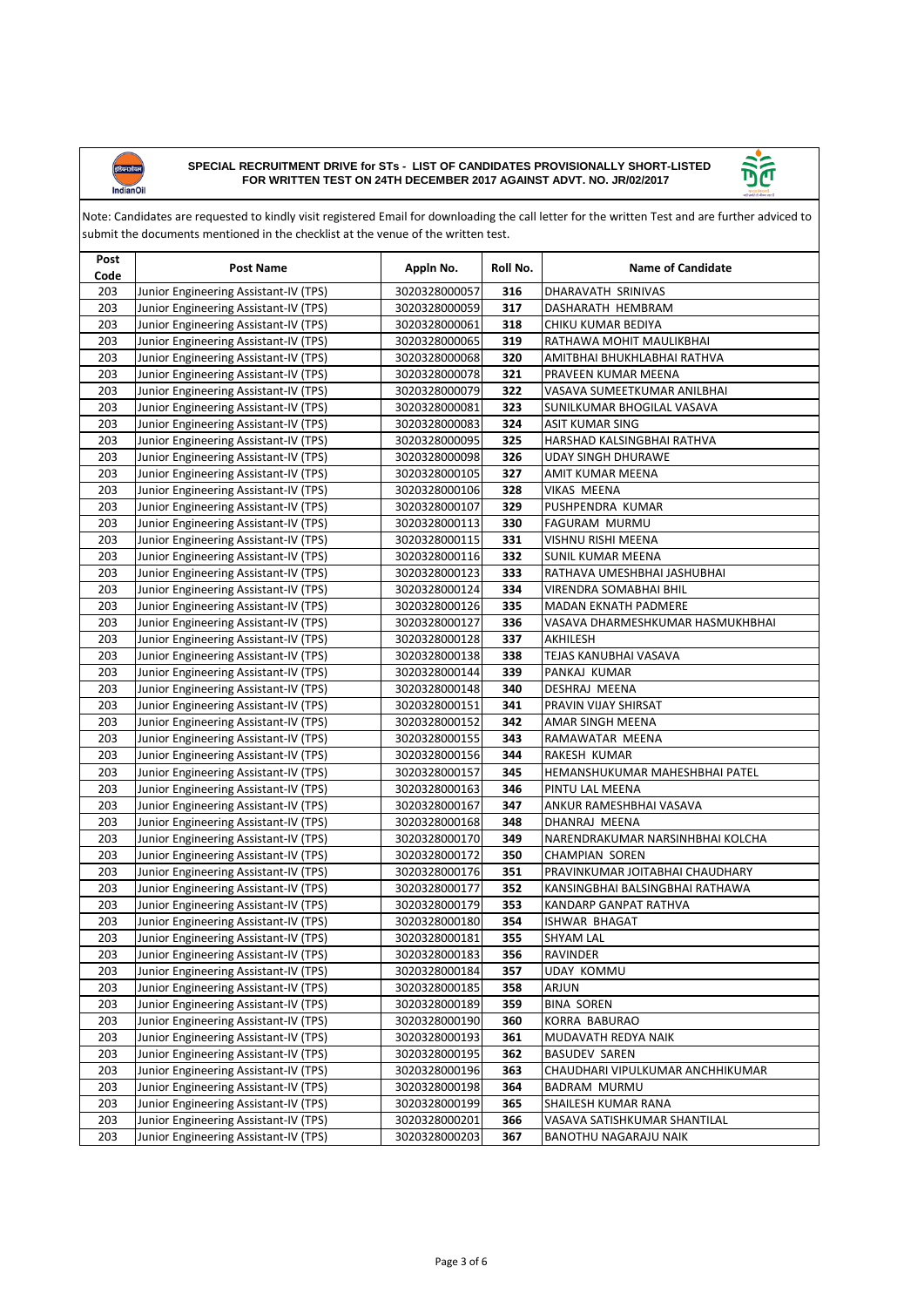



| Post<br>Code | <b>Post Name</b>                      | Appln No.     | Roll No. | <b>Name of Candidate</b>               |
|--------------|---------------------------------------|---------------|----------|----------------------------------------|
| 203          | Junior Engineering Assistant-IV (TPS) | 3020328000213 | 368      | JITENDRAKUMAR DHANABHAI TADVI          |
| 203          | Junior Engineering Assistant-IV (TPS) | 3020328000214 | 369      | NENAVATH DHANRAJ                       |
| 203          | Junior Engineering Assistant-IV (TPS) | 3020328000216 | 370      | AMGOTH SANDEEP                         |
| 203          | Junior Engineering Assistant-IV (TPS) | 3020328000217 | 371      | <b>BABLU MEENA</b>                     |
| 203          | Junior Engineering Assistant-IV (TPS) | 3020328000218 | 372      | VASAVA RAJENDRABHAI SHANABHAI          |
| 203          | Junior Engineering Assistant-IV (TPS) | 3020328000223 | 373      | YOGENDRA KUMAR DHRUW                   |
| 203          | Junior Engineering Assistant-IV (TPS) | 3020328000234 | 374      | SHRIMAN MEENA                          |
| 203          | Junior Engineering Assistant-IV (TPS) | 3020328000235 | 375      | <b>GUGULOTHU ASHOK</b>                 |
| 203          | Junior Engineering Assistant-IV (TPS) | 3020328000237 | 376      | MAHENDRAKUMAR SUKHRAMBHAI RATHWA       |
| 203          | Junior Engineering Assistant-IV (TPS) | 3020328000241 | 377      | RATHVA VIJAYKUMAR VAJESHING            |
| 203          | Junior Engineering Assistant-IV (TPS) | 3020328000242 | 378      | RATIKANTA HEMBRAM                      |
| 203          | Junior Engineering Assistant-IV (TPS) | 3020328000243 | 379      | VASAVA SANDIPKUMAR KANUBHAI            |
| 203          | Junior Engineering Assistant-IV (TPS) | 3020328000248 | 380      | REDAVATH NAVEEN KUMAR                  |
| 203          | Junior Engineering Assistant-IV (TPS) | 3020328000251 | 381      | SUDARSHAN KAILAS THAKUR                |
| 203          | Junior Engineering Assistant-IV (TPS) | 3020328000256 | 382      | MAHESHBHAI GOVINDBHAI GAMIT            |
| 203          | Junior Engineering Assistant-IV (TPS) | 3020328000261 | 383      | SANJAYKUMAR TERSINGBHAI NAYAKA         |
| 203          | Junior Engineering Assistant-IV (TPS) | 3020328000272 | 384      | RATHVA NARESH LAXMANBHAI               |
| 203          | Junior Engineering Assistant-IV (TPS) | 3020328000276 | 385      | <b>MOTI LAL MEENA</b>                  |
| 203          | Junior Engineering Assistant-IV (TPS) | 3020328000279 | 386      | PARMAR SUNILBHAI RANANBHAI             |
| 203          | Junior Engineering Assistant-IV (TPS) | 3020328000280 | 387      | CHAUDJARI JIGNESH JAINENDRABHAI        |
| 203          | Junior Engineering Assistant-IV (TPS) | 3020328000285 | 388      | BHIL DIPAKKUMAR CHANDRAKANTBHAI        |
| 203          | Junior Engineering Assistant-IV (TPS) | 3020328000289 | 389      | VASAVA SHAILESHKUMAR KALIDAS           |
| 203          | Junior Engineering Assistant-IV (TPS) | 3020328000291 | 390      | NEERAJ GOND                            |
| 203          | Junior Engineering Assistant-IV (TPS) | 3020328000299 | 391      | PYARELAL MEENA                         |
| 203          | Junior Engineering Assistant-IV (TPS) | 3020328000303 | 392      | MANOJ KUMAR MEENA                      |
| 203          | Junior Engineering Assistant-IV (TPS) | 3020328000305 | 393      | NARENDRA KUMAR MEENA                   |
| 203          | Junior Engineering Assistant-IV (TPS) | 3020328000316 | 394      | SURENDRA MEENA                         |
| 203          | Junior Engineering Assistant-IV (TPS) | 3020328000318 | 395      | PREYANSH KUMAR                         |
| 203          | Junior Engineering Assistant-IV (TPS) | 3020328000321 | 396      | ALPESH VINODBHAI VASAVA                |
| 203          | Junior Engineering Assistant-IV (TPS) | 3020328000322 | 397      | ANIL KUMAR TUDU                        |
| 203          | Junior Engineering Assistant-IV (TPS) | 3020328000324 | 398      | YOGESH KUMAR MEENA                     |
| 203          | Junior Engineering Assistant-IV (TPS) | 3020328000326 | 399      | RONGALI ESWARUDU                       |
| 203          | Junior Engineering Assistant-IV (TPS) | 3020328000328 | 400      | ABINASH KUMAR PAUL                     |
| 203          | Junior Engineering Assistant-IV (TPS) | 3020328000329 | 401      | KRUNAL PRAVINSING GARASIYA             |
| 203          | Junior Engineering Assistant-IV (TPS) | 3020328000338 | 402      | DHARMESH JAYANTIBHAI GAMIT             |
| 203          | Junior Engineering Assistant-IV (TPS) | 3020328000339 | 403      | KARAN ANNASAHEB HARALE                 |
| 203          | Junior Engineering Assistant-IV (TPS) | 3020328000340 | 404      | SURAJ TIGGA                            |
| 203          | Junior Engineering Assistant-IV (TPS) | 3020328000342 | 405      | ASARI KAMALESHBHAI NANJIBHAI           |
| 203          | Junior Engineering Assistant-IV (TPS) | 3020328000343 | 406      | ASHISH KALANDAR TADVI                  |
| 203          | Junior Engineering Assistant-IV (TPS) | 3020328000344 | 407      | AAKASH HASHMUKHBHAI PATEL              |
| 207          | Junior Materials Assistant - IV       | 3020728000001 | 701      | JIGNESH DINESHBHAI HIRANI              |
| 207          | Junior Materials Assistant - IV       | 3020728000002 | 702      | ZALA BUDHABHAI DHIRABHAI               |
| 207          | Junior Materials Assistant - IV       | 3020728000008 | 703      | CHAUDHARI AMITKUMAR ARVINDBHAI         |
| 207          | Junior Materials Assistant - IV       | 3020728000010 | 704      | KHARADI DIPAKKUMAR JAGDISHBHAI         |
| 207          | Junior Materials Assistant - IV       | 3020728000014 | 705      | KAPIL BHUPATBHAI TARSARIYA             |
| 207          | Junior Materials Assistant - IV       | 3020728000015 | 706      | SANDIP LAXMANBHAI VASAVA               |
| 207          | Junior Materials Assistant - IV       | 3020728000017 | 707      | RISHIKESH MEENA                        |
| 207          | Junior Materials Assistant - IV       | 3020728000021 | 708      | SATISHBHAI CHIMANBHAI VASAVA           |
| 207          | Junior Materials Assistant - IV       | 3020728000027 | 709      | TADVI AJAYKUMAR NAGINBHAI              |
| 207          | Junior Materials Assistant - IV       | 3020728000036 | 710      | DAMOR KALPESH KANUBHAI                 |
| 207          | Junior Materials Assistant - IV       | 3020728000045 | 711      | LOKESH ORAON                           |
| 207          | Junior Materials Assistant - IV       | 3020728000046 | 712      | PRIYANKAKUMARI VISHVAJITBHAI CHAUDHARI |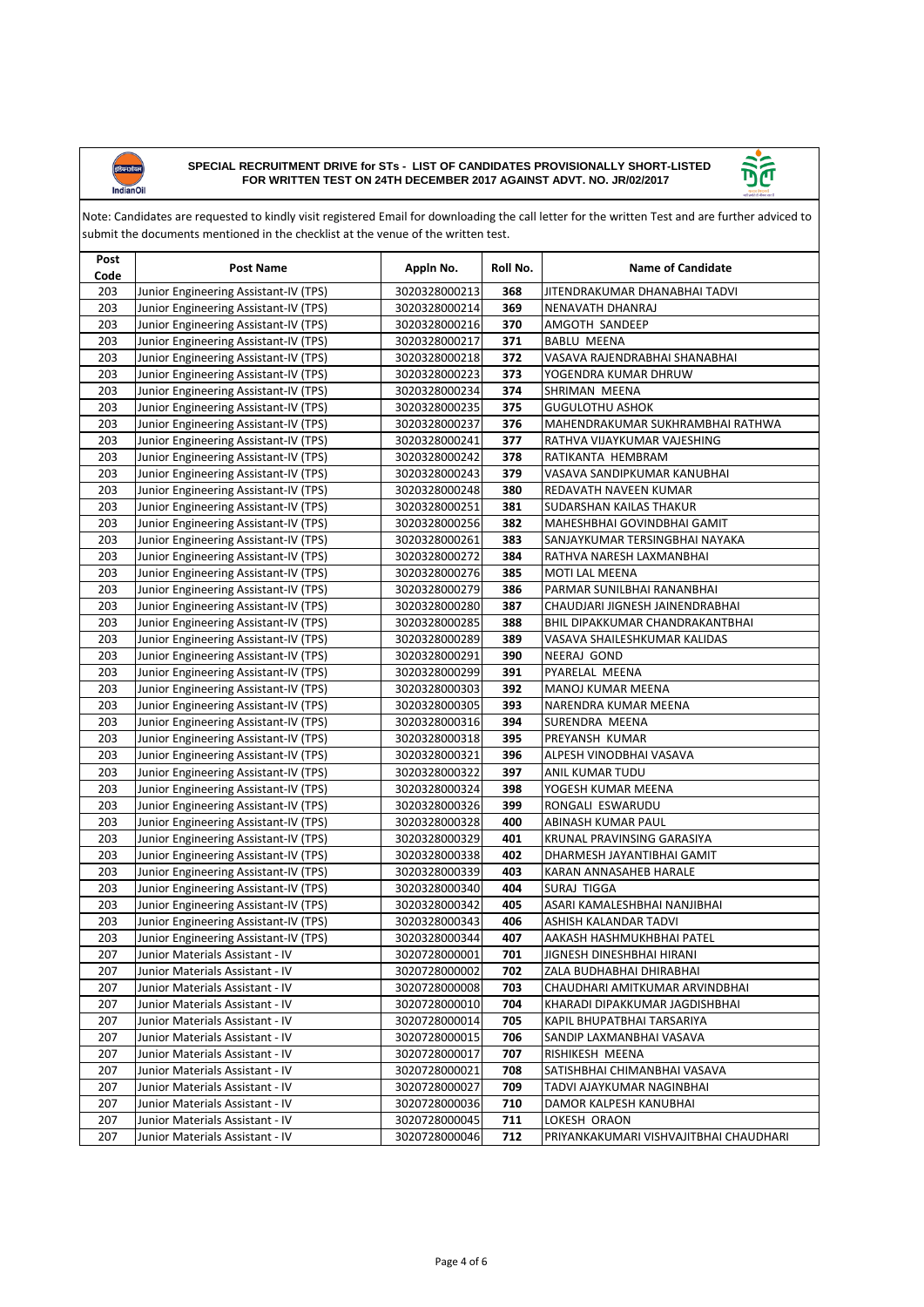



| Post<br>Code | <b>Post Name</b>                | Appln No.     | Roll No. | <b>Name of Candidate</b>           |
|--------------|---------------------------------|---------------|----------|------------------------------------|
| 207          | Junior Materials Assistant - IV | 3020728000047 | 713      | MOHAN HANSDAH                      |
| 207          | Junior Materials Assistant - IV | 3020728000060 | 714      | MANJURI GODSARA                    |
| 207          | Junior Materials Assistant - IV | 3020728000072 | 715      | JIGNESHBHAI BABUBHAI GAMIT         |
| 207          | Junior Materials Assistant - IV | 3020728000073 | 716      | SUNIL ARVINDBHAI DHULKAR           |
| 207          | Junior Materials Assistant - IV | 3020728000077 | 717      | ANILKUMAR SURESHBHAI VASAVA        |
| 207          | Junior Materials Assistant - IV | 3020728000082 | 718      | PRAFULBHAI SHANABHAI VASAVA        |
| 207          | Junior Materials Assistant - IV | 3020728000085 | 719      | JAGARNATH TOPPO                    |
| 207          | Junior Materials Assistant - IV | 3020728000087 | 720      | RATHWA ANKUR BHARATBHAI            |
| 207          | Junior Materials Assistant - IV | 3020728000088 | 721      | YOGESH EKNATH KENGALE              |
| 207          | Junior Materials Assistant - IV | 3020728000091 | 722      | <b>UPENDRA SINGH PAIKRA</b>        |
| 207          | Junior Materials Assistant - IV | 3020728000094 | 723      | PAWANKUMAR VINAYAK SADMAKE         |
| 207          | Junior Materials Assistant - IV | 3020728000099 | 724      | PARMAR VISHAL HIRABHAI             |
| 207          | Junior Materials Assistant - IV | 3020728000102 | 725      | VASAVA KAUSHIKKUMAR SUKHDEVBHAI    |
| 207          | Junior Materials Assistant - IV | 3020728000108 | 726      | VASAVA KAMLESHBHAI SHANABHAI       |
| 207          | Junior Materials Assistant - IV | 3020728000109 | 727      | PRASHANT CHANDRASINH VASAVA        |
| 207          | Junior Materials Assistant - IV | 3020728000111 | 728      | JIGNESHKUMAR BHARATBHAI BHIL       |
| 207          | Junior Materials Assistant - IV | 3020728000119 | 729      | VASAVA BHARATKUMAR SUKHDEV         |
| 207          | Junior Materials Assistant - IV | 3020728000125 | 730      | MUKESH SINGH CHAUHAN               |
| 207          | Junior Materials Assistant - IV | 3020728000134 | 731      | CHUMABATI TOPPO                    |
| 207          | Junior Materials Assistant - IV | 3020728000135 | 732      | CHETANBHAI RATILAL PATEL           |
| 207          | Junior Materials Assistant - IV | 3020728000136 | 733      | PIYUSHKUMAR RAJESHBHAI VASAVA      |
| 207          | Junior Materials Assistant - IV | 3020728000137 | 734      | CHANDRADEEP TIGGA                  |
| 207          | Junior Materials Assistant - IV | 3020728000139 | 735      | SAGAR DILEEP JAMADAR               |
| 207          | Junior Materials Assistant - IV | 3020728000142 | 736      | VISHNU ISHWARBHAI RATHVA           |
| 207          | Junior Materials Assistant - IV | 3020728000145 | 737      | CHAUDHARI PRASHANTKUMAR RAJESHBHAI |
| 207          | Junior Materials Assistant - IV | 3020728000150 | 738      | SANDIP KANUBHAI VASAVA             |
| 207          | Junior Materials Assistant - IV | 3020728000153 | 739      | RAJESH GARASIYA                    |
| 207          | Junior Materials Assistant - IV | 3020728000154 | 740      | ANTU MURMU                         |
| 207          | Junior Materials Assistant - IV | 3020728000159 | 741      | RATHWA TARUNKUMAR NARANBHAI        |
| 207          | Junior Materials Assistant - IV | 3020728000160 | 742      | ANTRAJ MEENA                       |
| 207          | Junior Materials Assistant - IV | 3020728000161 | 743      | SILAMBARASAN A                     |
| 207          | Junior Materials Assistant - IV | 3020728000166 | 744      | DHARMESHKUMAR MAHESHBHAI VASAVA    |
| 207          | Junior Materials Assistant - IV | 3020728000169 | 745      | AMITKUMAR CHINDHU GOTARNE          |
| 207          | Junior Materials Assistant - IV | 3020728000178 | 746      | JAYANARAYAN MEENA                  |
| 207          | Junior Materials Assistant - IV | 3020728000200 | 747      | VIPUL ARVINDBHAI VASAVA            |
| 207          | Junior Materials Assistant - IV | 3020728000205 | 748      | PRIYANKABEN DINUBHAI RATHVA        |
| 207          | Junior Materials Assistant - IV | 3020728000207 | 749      | <b>GANESH BESRA</b>                |
| 207          | Junior Materials Assistant - IV | 3020728000209 | 750      | PRAKSHBHAI MAHESHBHAI VAHONIYA     |
| 207          | Junior Materials Assistant - IV | 3020728000210 | 751      | ANIL MARDI                         |
| 207          | Junior Materials Assistant - IV | 3020728000211 | 752      | RATHWA PRAKASHKUMAR HARSINGBHAI    |
| 207          | Junior Materials Assistant - IV | 3020728000215 | 753      | UPENDRABHAI MANGUBHAI VASAVA       |
| 207          | Junior Materials Assistant - IV | 3020728000222 | 754      | ABHIJIT KADUBA BAWASKAR            |
| 207          | Junior Materials Assistant - IV | 3020728000226 | 755      | ANIL NARANBHAI VASAVA              |
| 207          | Junior Materials Assistant - IV | 3020728000229 | 756      | FATESINGBHAI BALSINGBHAI RATHAWA   |
| 207          | Junior Materials Assistant - IV | 3020728000232 | 757      | JANAK HIRALAL PARMAR               |
| 207          | Junior Materials Assistant - IV | 3020728000238 | 758      | MISTRY RAJAN RAMESHBHAI            |
| 207          | Junior Materials Assistant - IV | 3020728000240 | 759      | SREERAMULA SRIHARI                 |
| 207          | Junior Materials Assistant - IV | 3020728000254 | 760      | CHAUDHARY MAYANK KUMAR JAGDISHBHAI |
| 207          | Junior Materials Assistant - IV | 3020728000265 | 761      | NARESHBHAI SURESHBHAI VASAVA       |
| 207          | Junior Materials Assistant - IV | 3020728000275 | 762      | BARMAVATU RANGA                    |
| 207          | Junior Materials Assistant - IV | 3020728000277 | 763      | PRAKASH SHARMA                     |
| 207          | Junior Materials Assistant - IV | 3020728000278 | 764      | PURAN MAL MEENA                    |